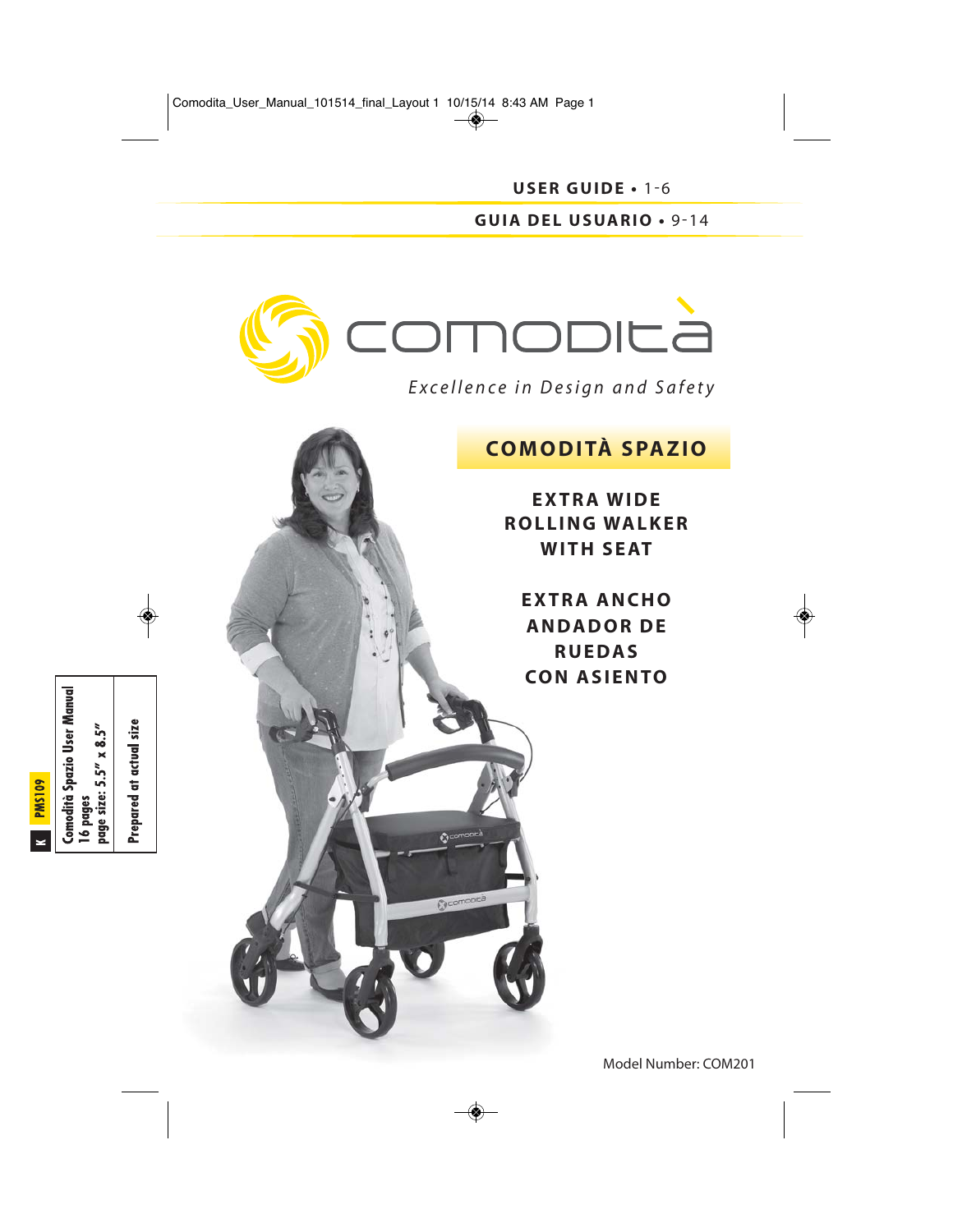Comodità is a company concerned with your comfort, safety and mobility. Our products will simplify your movements, offering support and safety for your daily activities, helping you do what you want, when you want it.

The modern design and sturdy construction of the Comodità Spazio Rolling Walker make it one of the safest walkers on the market. Built to support weights of up to 440 lbs (200 kgs), it is tested and approved under the most demanding standards for rolling walkers. The unique design of the frame provides extra room for the feet to move, helping to avoid tripping and falling. It also allows the weight to be placed right above the wheels, and not on the side of the wheels like most models on the market. Our rolling walker is built with the best materials available to ensure the highest safety you can find.



Comodità Spazio wheels are placed directly under the frame, allowing the full weight of the user to be placed directly on the wheels.



On other models the wheels are attached to the frame on the side, which is less supportive and less stable.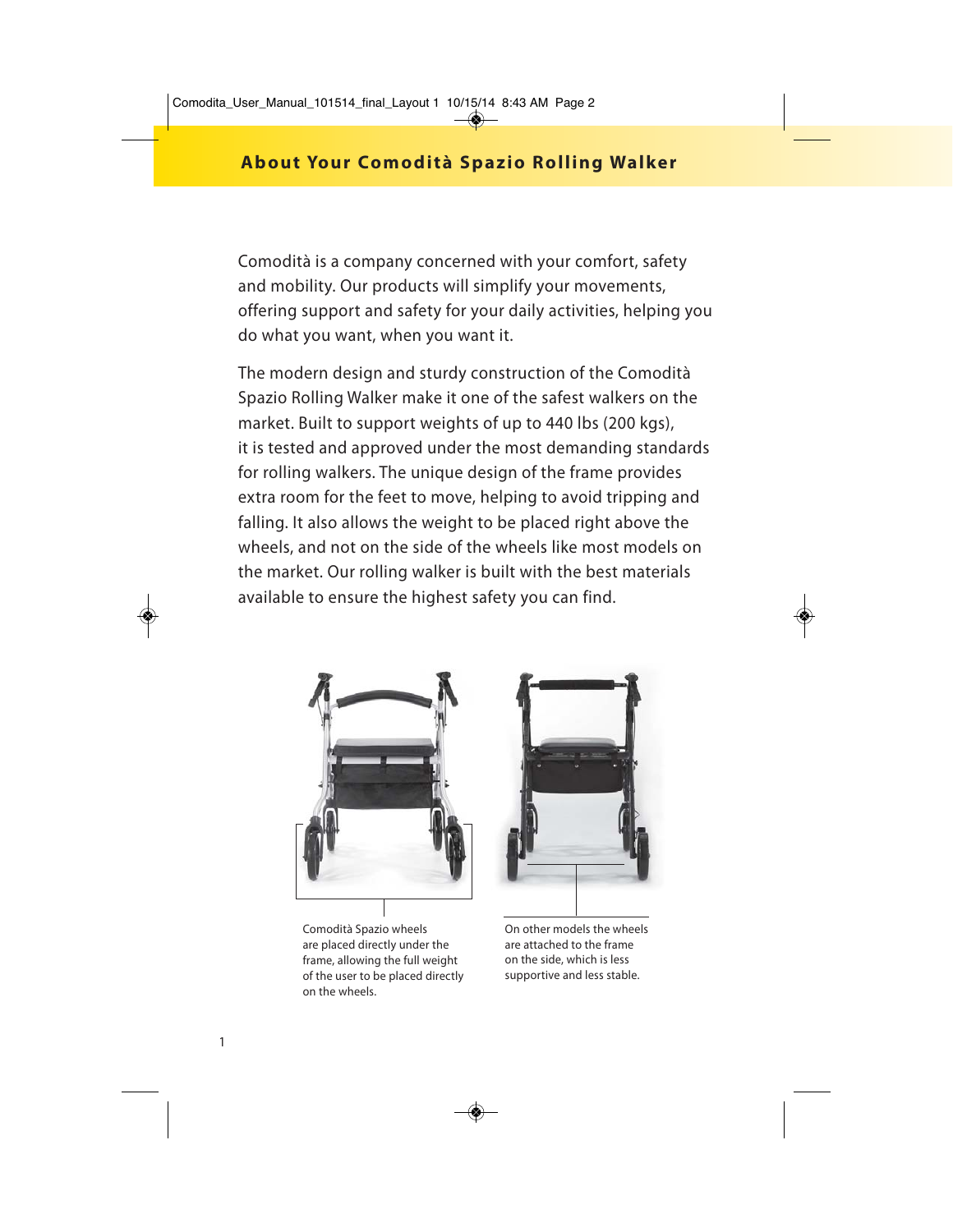

## **Other Features:**

- Reinforced frame for maximum security
- Adjustable handle height
- Extra-large 8" wheels for safer indoor and outdoor use
- Rubber tires provide superior grip when brakes are applied, even on smooth indoor surfaces like ceramic tiles, wood and carpet.
- Hand brake locks for safety while seated
- Comfortable padded nylon seat
- Padded ergonomic backrest
- Convenient under seat storage bag

# **Product Dimensions and Specifications:**

- Height (min /max)...... 35" / 39"
	- 89 cm / 99 cm

71 cm

36 cm

- Length................. 28" 71 cm
- Width................. 28"
- Seat Depth........... 14 ¼"
- Seat Width........... 18 ¼" 46 ½ cm
- Seat Height.......... 22" 56 cm
- Folded Width........ 10" 25.5 cm
- Wheel Diameter.... 8" 20 cm
- Unit Weight.......... 20 ½ lb 9.5 kg
- Weight Capacity.... 440 lb 200 kg

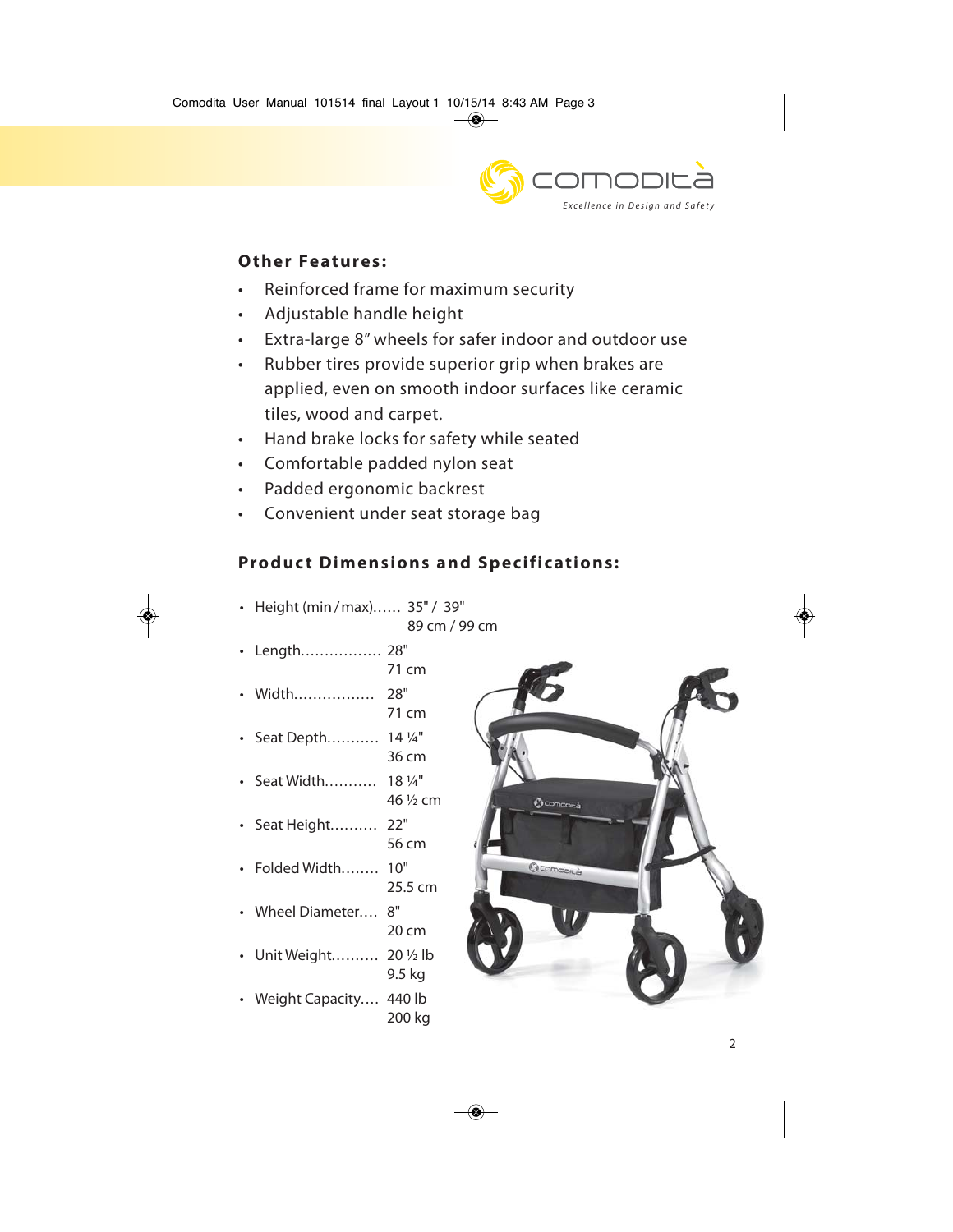## **Assembly Instructions:**

Assembling your Comodità Spazio Rolling Walker is extremely simple.

- 1. Carefully remove the walker from the shipping carton.
- 2. Unfold the walker by pushing down the folding brackets on both sides of the rolling walker until they are fully extended.
- 3. Insert handle bars into the frame of the walker, keeping the brake cables outside the frame.
- 4. Lower the backrest.
- 5. Adjust the height of the handles by standing upright behind the walker with your shoulders relaxed and arms hanging at your side. The handgrips should be at a height even with your wrists.

## It's that simple. No tools, no loose parts.

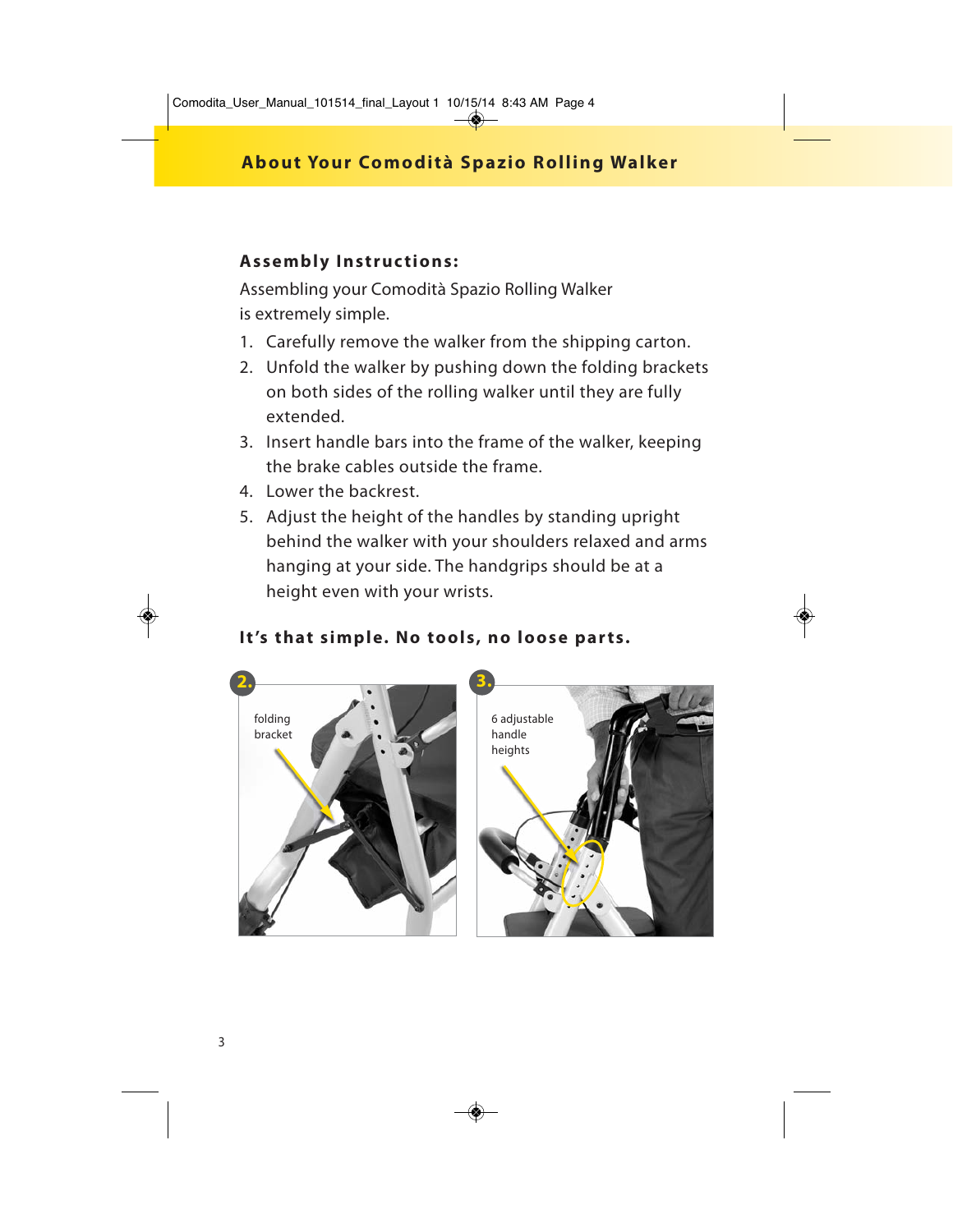

## **Operating Instructions:**

## **To Walk**

- Position yourself behind the walker and hold both handles firmly.
- Roll your walker slowly forward so that the rear wheels are a few inches ahead of your body.
- While maintaining a steady and safe roll forward, place your foot in line with the rear wheels.
- Repeat the movement with your other foot.
- To slow down, pull the brake handles up.

## **To Lock and Unlock Brakes**

- To lock the brakes, push down on the brake handles until the brakes click into locked position, as shown below. Do not push it any further than this point.
- To unlock the brakes and resume walking, pull up the brake handles until you hear a "click."





## **To Use as a Seat**

- Make sure your walker is on a flat surface, not on an incline.
- Lock the brakes before sitting.
- Make sure your feet rest flat on the ground.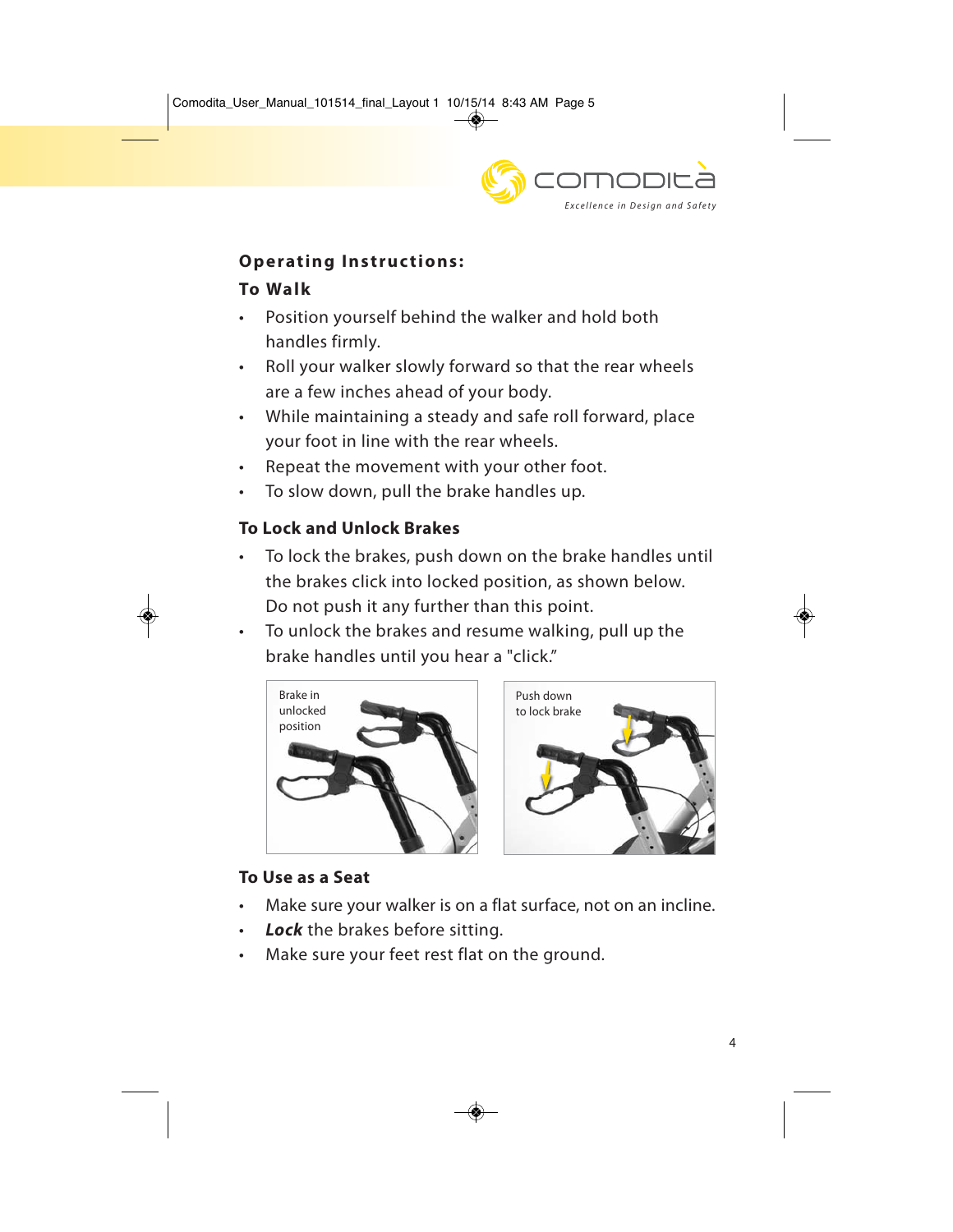## **Care & Maintenance: Periodic Brake Adjustment**

To adjust the sensitivity of the brake:

- Turn locking nut clockwise to reduce brake sensitivity.
- Turn locking nut counter-clockwise to increase sensitivity.



#### **Warning!**

- Over adjustment of the brake might prevent the wheels from moving freely.
- Under adjustment of the brake may cause the brake pad not to engage at all.
- *Do not use walker if brakes are not working properly.*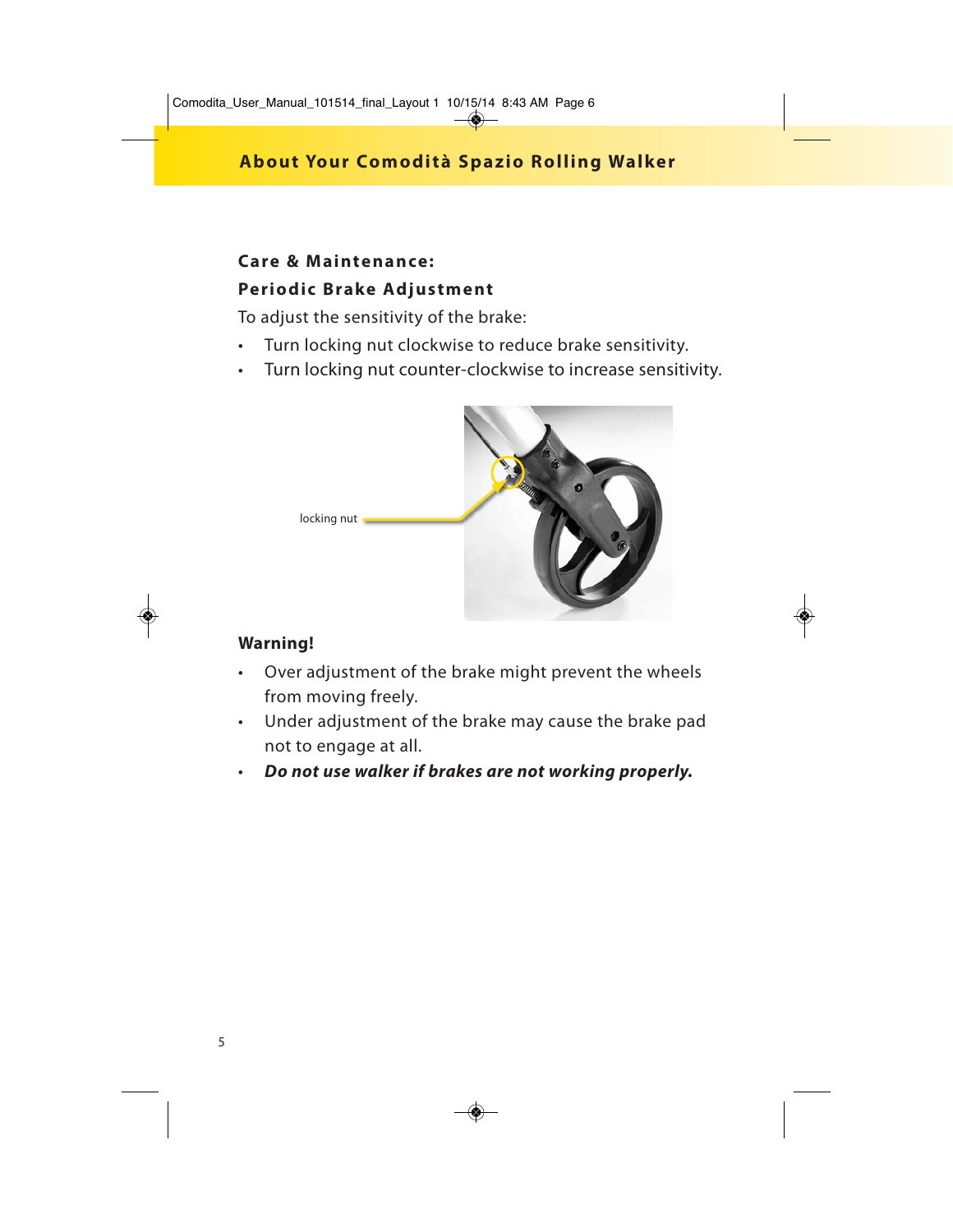

## **Safety Instructions:**

# *Warning! Failure to follow safety instructions may result in serious injury.*

- DO NOT use this product as a wheelchair.
- DO NOT transport someone while sitting on this walker.
- DO NOT exceed maximum weight capacity.
- BRAKES MUST be in locked position before sitting on the seat.
- DO NOT self-propel the walker while seated.
- DO NOT sit on the walker on an incline.
- INSPECT BRAKES before each use.
- ALL WHEELS MUST be in contact with the floor or ground at all times.
- BACKREST IS NOT intended to support your full weight. It is intended to provide back support while seated.
- DO NOT use in escalators, stairs, moving sidewalks, or uneven surfaces.
- BOTH FEET should rest flat on the ground when sitting.
- RECOMMENDED USER'S HEIGHT from 5'4" to 6'4".

#### **Warranty:**

Your Comodità Spazio Rolling Walker is warranted to be free of defects in material and workmanship for a period of one year from the date of purchase for the original owner. This warranty does not cover device failure due to user negligence, misuse of the product, failure to adhere to instructions, or normal wear and tear. In the event of a defect covered by this warranty, we will, at our option, repair or replace the device. This warranty does not include any labor or shipping charges.

Please contact our customer service at **info@comoditausa.com**. We will provide a return authorization number. You will be required to include a copy of your original receipt.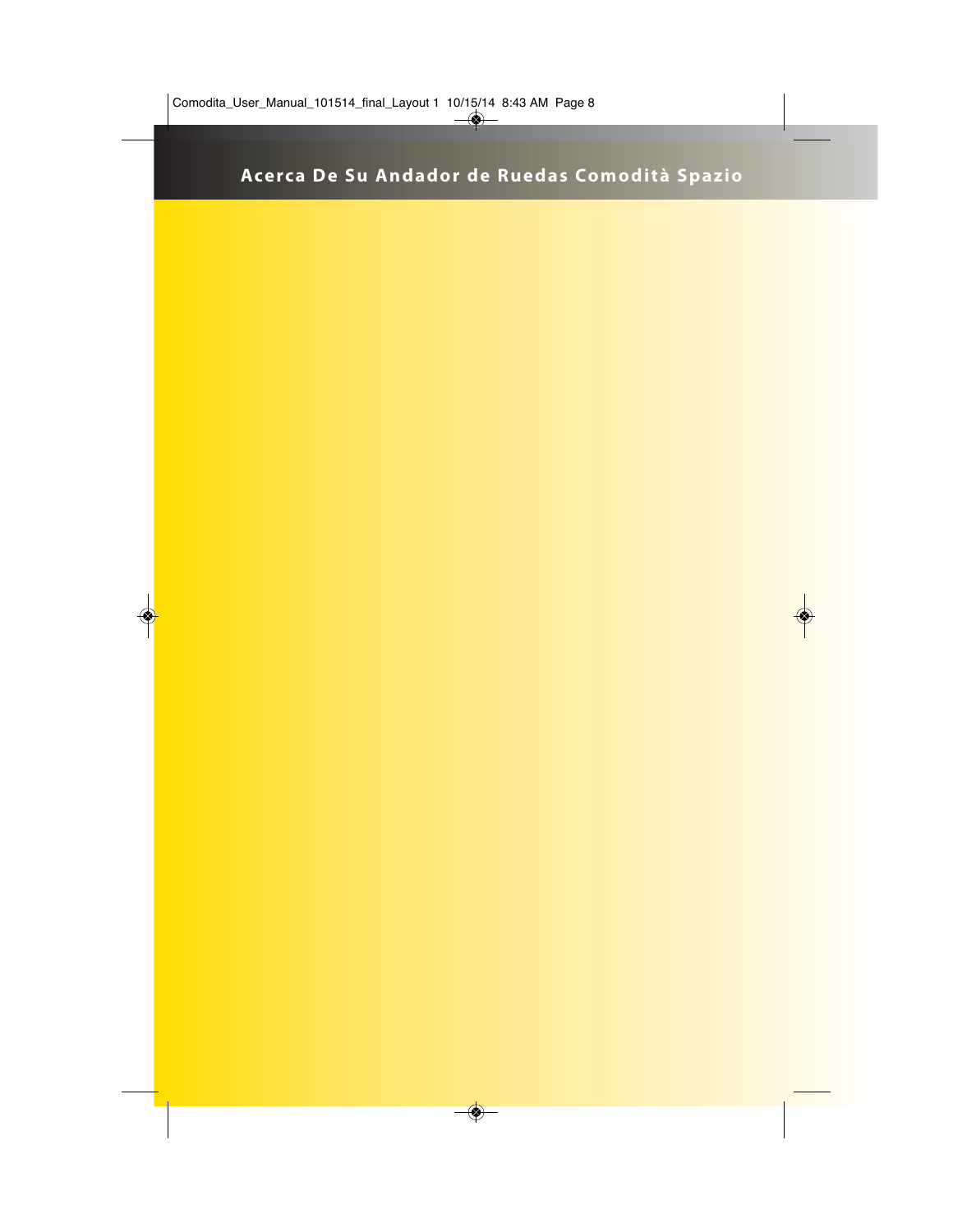

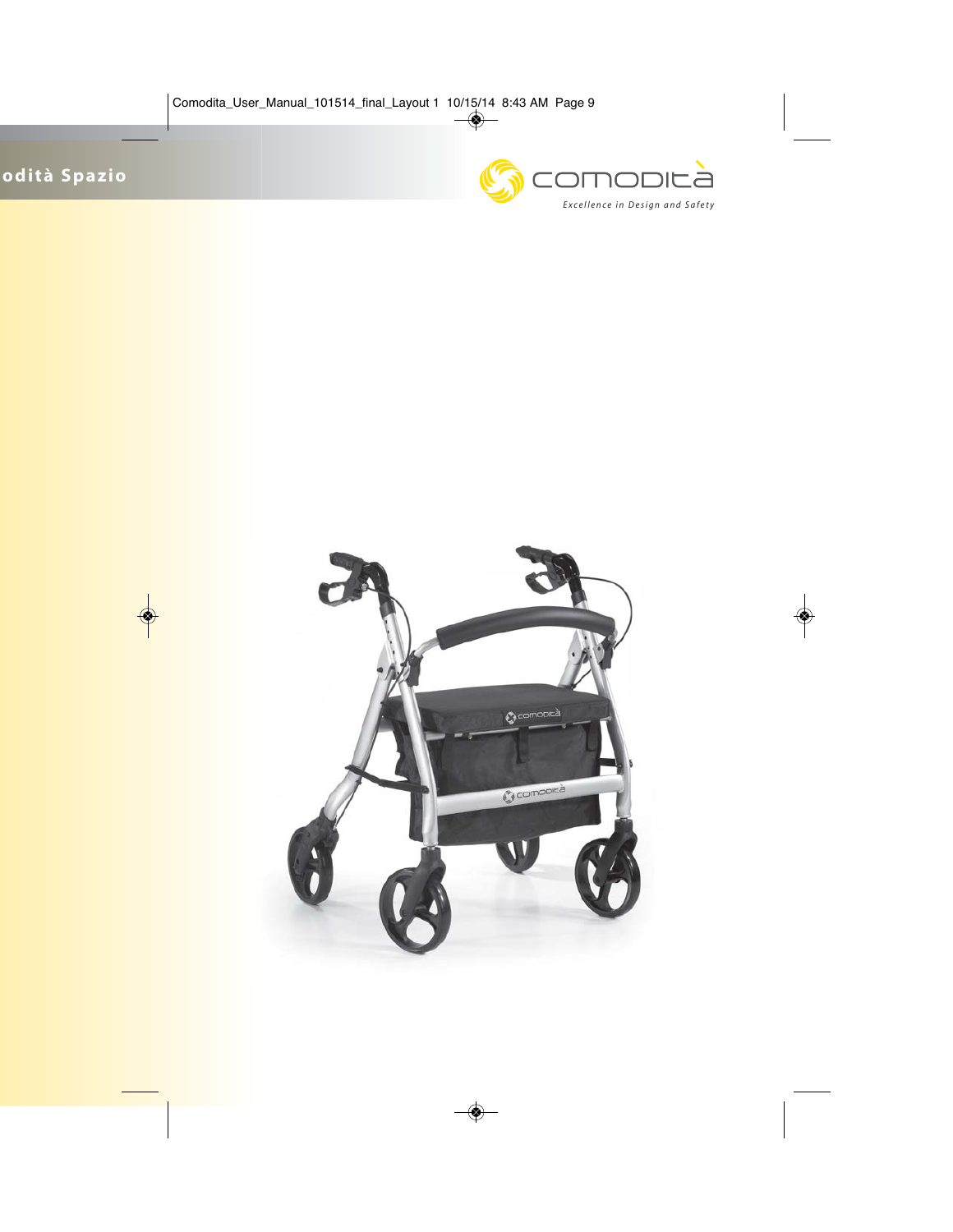Comodità es una empresa preocupada por su confort, seguridad y movilidad. Nuestros productos simplifican sus movimientos, ofreciendo apoyo y seguridad en sus actividades diarias, le ayudando a hacer lo que quiera, cuando quiera.

El diseño moderno y la construcción robusta del andador Comodità Spazio lo convierten en uno de los andadores más seguros del mercado. Construido para soportar pesos de hasta 440 libras (200 kg), ha sido probado y aprobado bajo los estándares más exigentes para andadores de ruedas. Su diseño único de las ruedas traseras proporcionan espacio adicional para los pies, evitando tropezones y caídas. También permite que el peso sea puesto justo encima de las ruedas, y no al lado de las ruedas como la mayoría de los modelos en el mercado. Nuestro andador es construido con los mejores materiales disponibles para garantizar su máxima seguridade.



Las ruedas del andador Comodità Spazio se sitúan directamente bajo la estructura, permitiendo que el peso completo de usuario sea colocado sobre las ruedas.



En otros modelos de andadores las ruedas están unidas en el lado de la estructura, que es menos seguro y menos estable.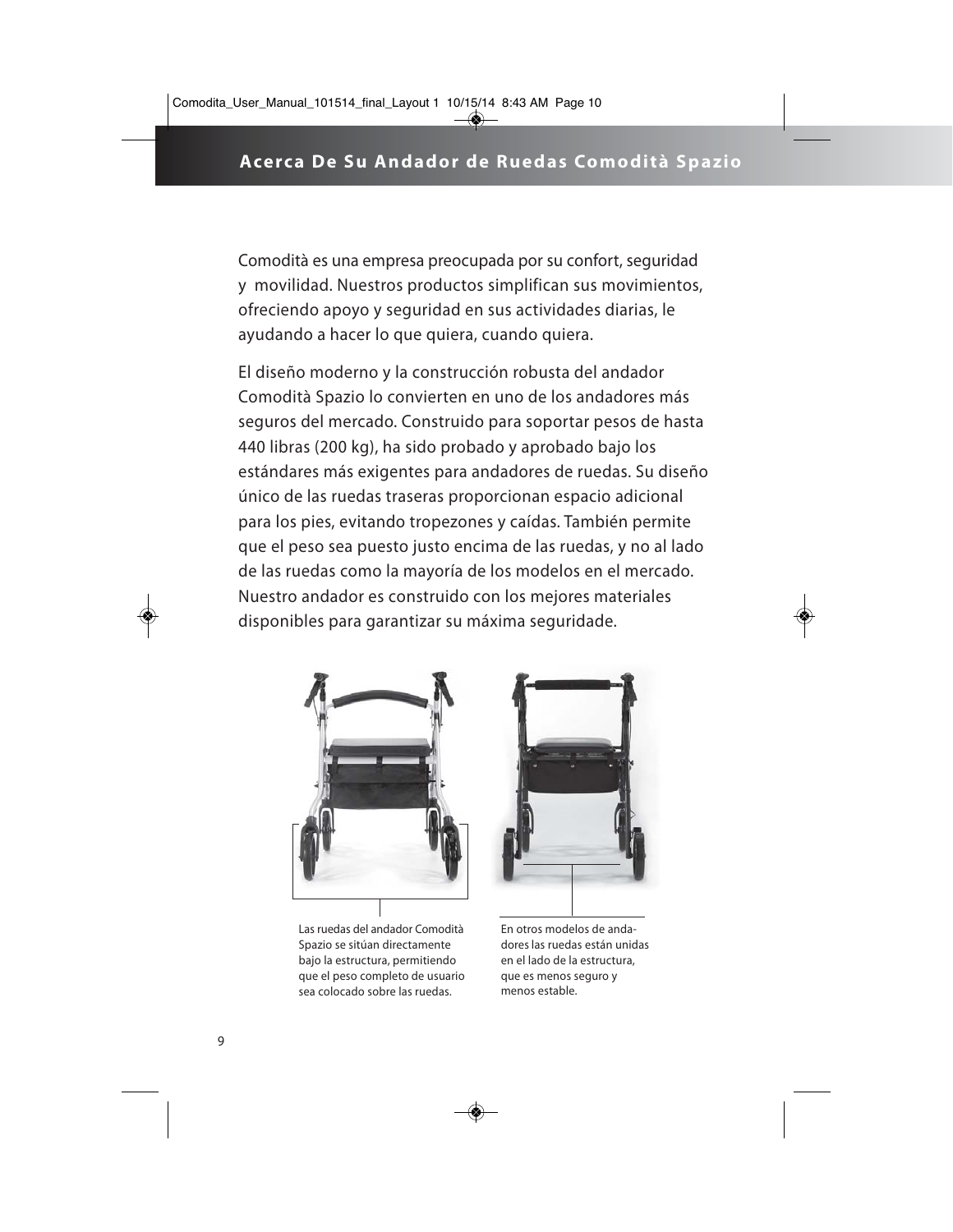

## **Otras Características:**

- Ruedas extra-grandes de 20 cm, más seguras para el uso interior y exterior
- Los neumáticos de goma proporcionan un agarre superior cuando se aplican los frenos, incluso en superficies lisas, madera y alfombras.
- Cómodo asiento acolchado de nylon
- Respaldo ergonómico acolchado
- Estructura reforzada para mayor seguridad
- Altura de mango ajustable
- Cómoda bolsa de almacenamiento bajo el asiento
- Bloqueo de freno de mano para la seguridad mientras sentado

#### **Dimensiones y Especificaciones:**

28"

- Altura (min /max)...... 89 cm / 99 cm 35" / 39"
- Longitud.............. 71 cm
- Ancho................. 71 cm 28"
- Profundidad ..........36 cm del asiento 14 ¼"
- Ancho del asiento... 46 ½ cm 18 ¼"
- Altura del asiento 56 cm 22"
- Ancho plegado...... 25.5 cm 10"
- Diámetro .............. 20 cm de la rueda 8"
- Peso de la unidad....9.5 kg 20 ½ lb
- Capacidad ............ 200 kg de carga 440 lb

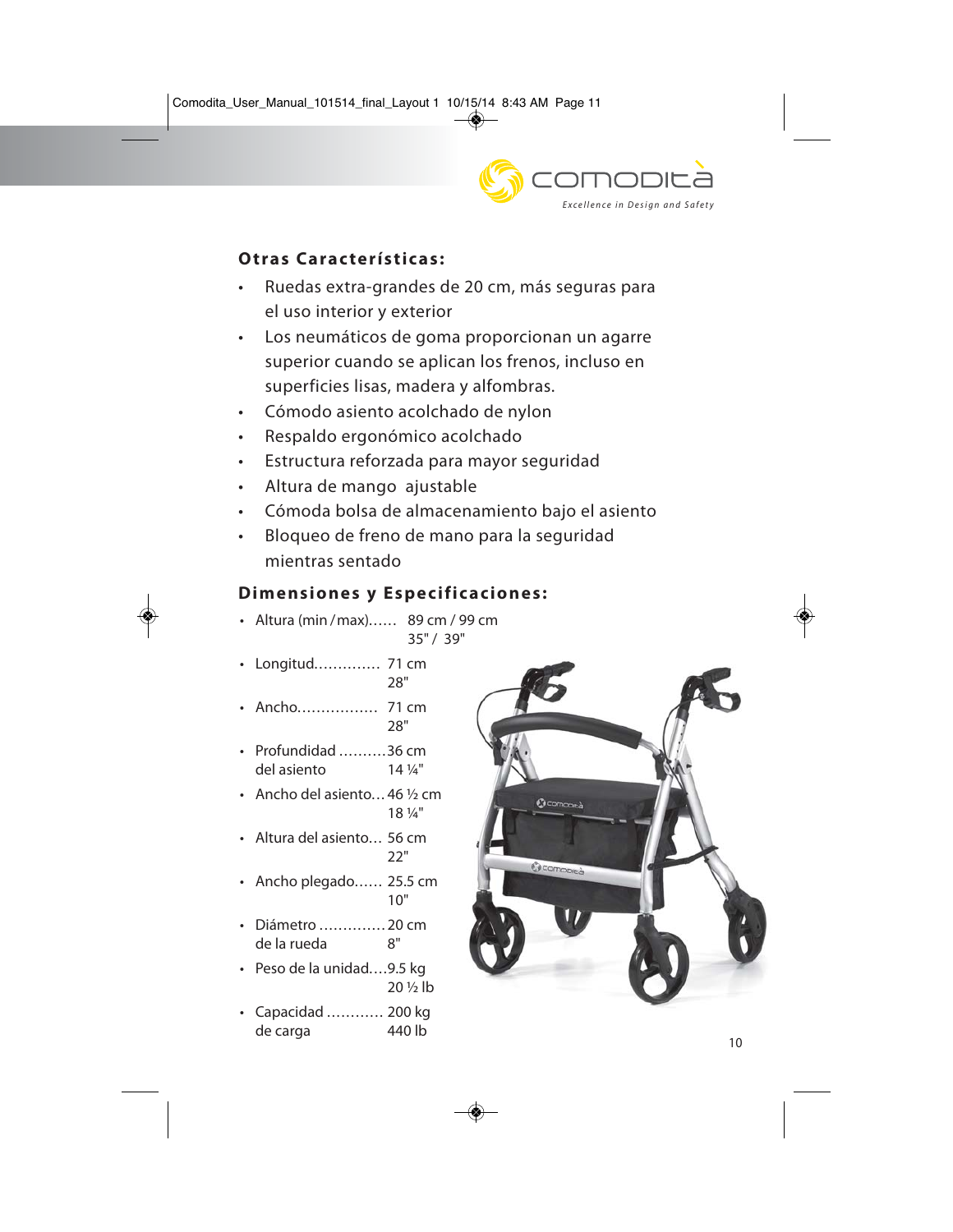#### **Instrucciones de Montaje :**

Montar el andador Comodità Spazio es extremadamente simple.

- 1. Retire con cuidado el andador de la caja de envío.
- 2. Despliegue el andador empujando hacia abajo los soportes plegables a ambos lados del andador hasta que estén completamente extendidos.
- 3. Coloque el manillar en la estructura del andador, manteniendo los cables de freno fuera de la estructura.
- 4. Baje el respaldo.
- 5. Para ajustar la altura del manillar póngase de pie detrás del andador con los hombros relajados y los brazos colgando a su lado. Los mangos deben estar a la altura de sus muñecas.

## **Es así de simple. Sin herramientas, ni piezas sueltas.**



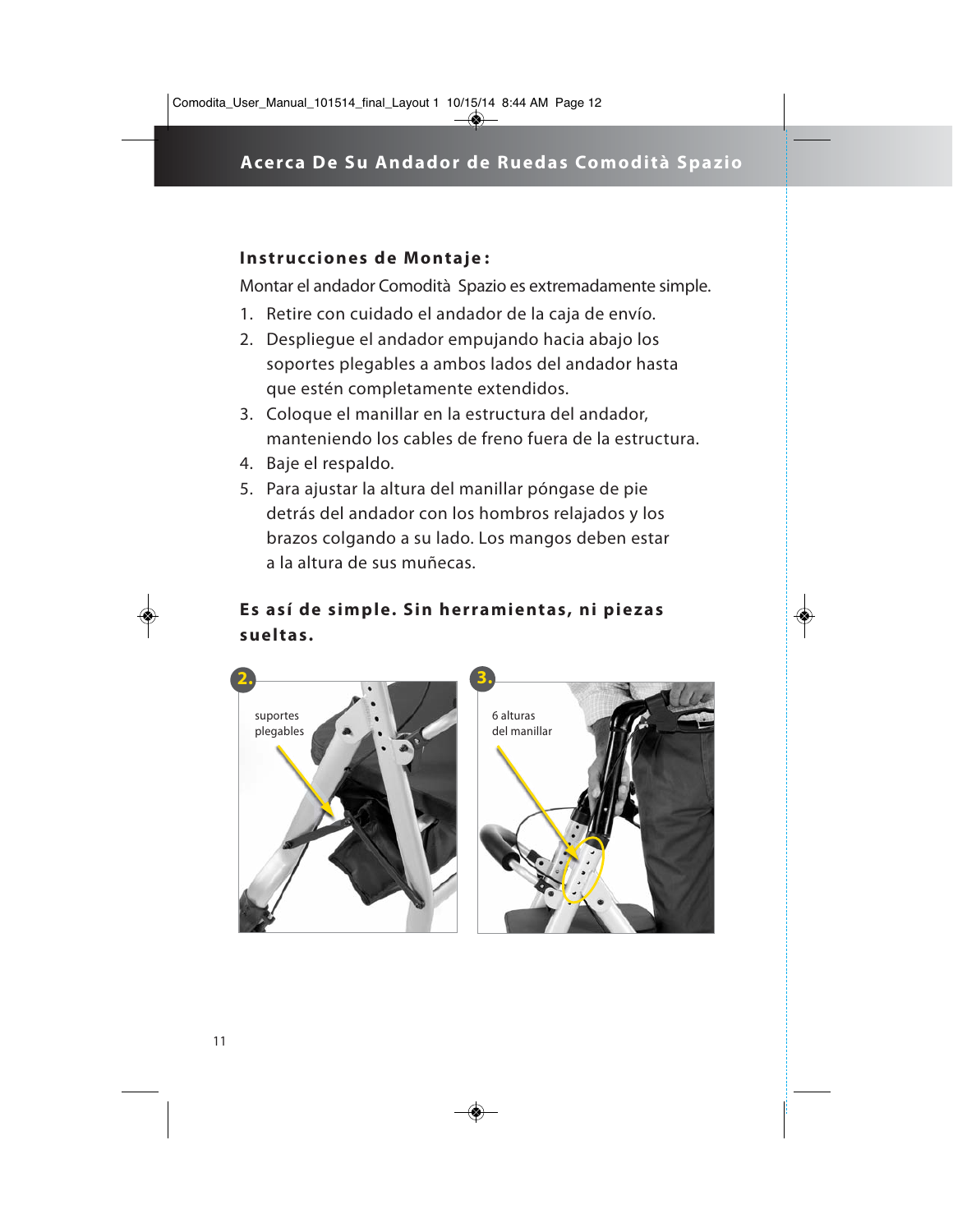

#### **Instrucciones de Uso:**

#### **Para Caminar**

- Colóquese detrás del andador y sostenga firmemente los mangos.
- Empuje el andador lentamente hacia el frente hasta que las ruedas traseras estean unos centímetros por delante de su cuerpo.
- Coloque el pie en línea con las ruedas traseras.
- Repita el movimiento con el otro pie.
- Para diminuir la marcha, apriete la manija del freno.

#### **Para Bloquear y Desbloquear Los Frenos**

- Para bloquear los frenos, empuje hacia abajo las manijas de los frenos hasta que hagan un "clic" en la posición de bloqueo como muestra la imagen. No lo fuerce más allá de este punto.
- Para desbloquear, tire las manijas de los frenos hacia arriba hasta oir un "clic."





#### **Para Usar Como un Asiento**

- Asegúrese de que el andador se encuentra en una superficie plana, no en una pendiente.
- *Bloquear* los frenos antes de sentarse.
- Asegúrese de que sus pies descansen en el suelo.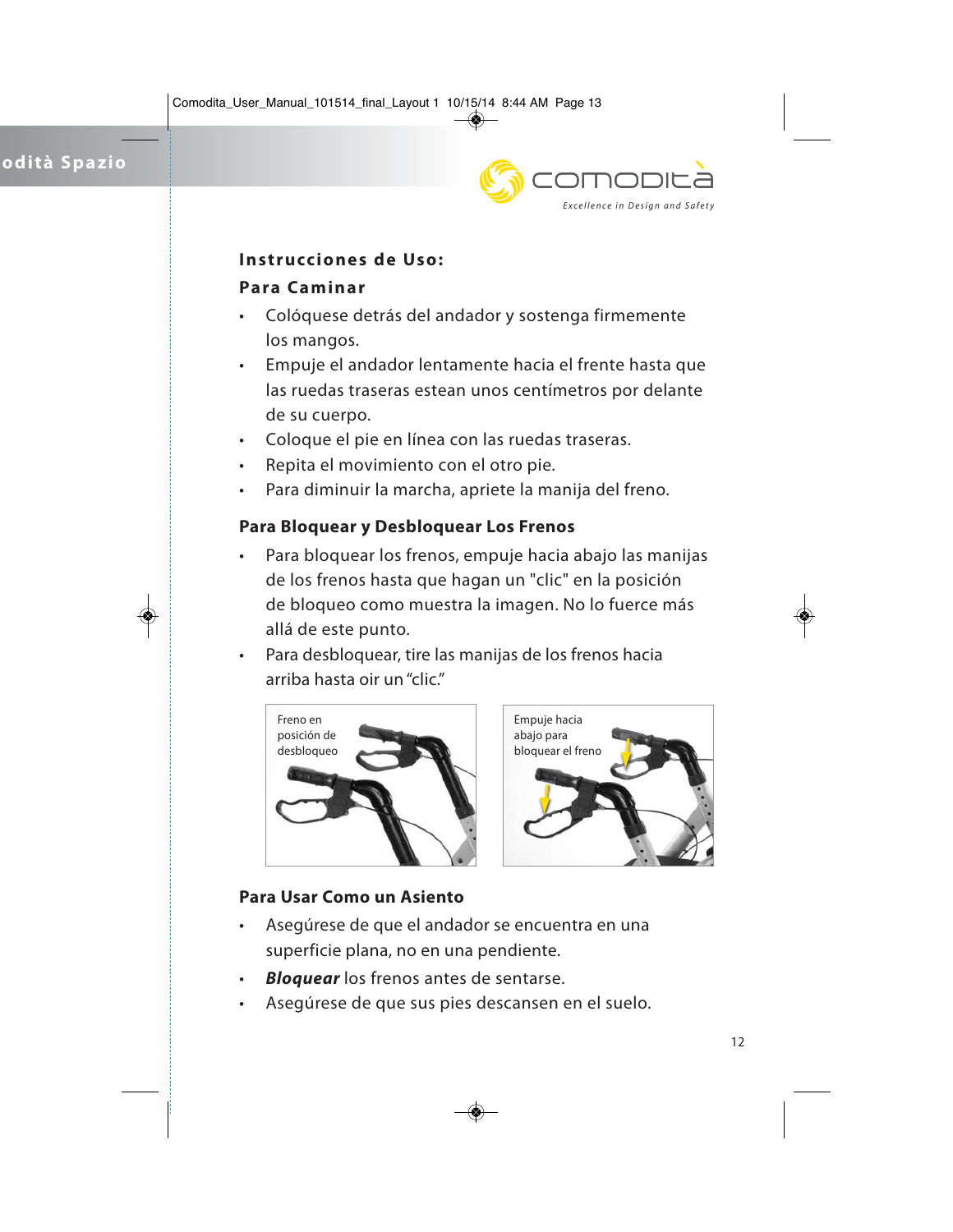# **Cuidado y Mantenimiento: Ajuste Periódico del Freno**

Para ajustar la sensibilidad del freno:

- Gire la tuerca de bloqueo hacia la izquierda para aumentar la sensibilidad del freno.
- Gire la tuerca de bloqueo hacia la derecha para reducir la sensibilidad.



- **¡ Advertencia!**
- El ajuste excesivo del freno puede evitar que las ruedas se muevan libremente.
- El ajuste insuficiente del freno puede hacer que el andador no frene adecuadamente.
- *No utilice el andador si los frenos no estean funcionando correctamente.*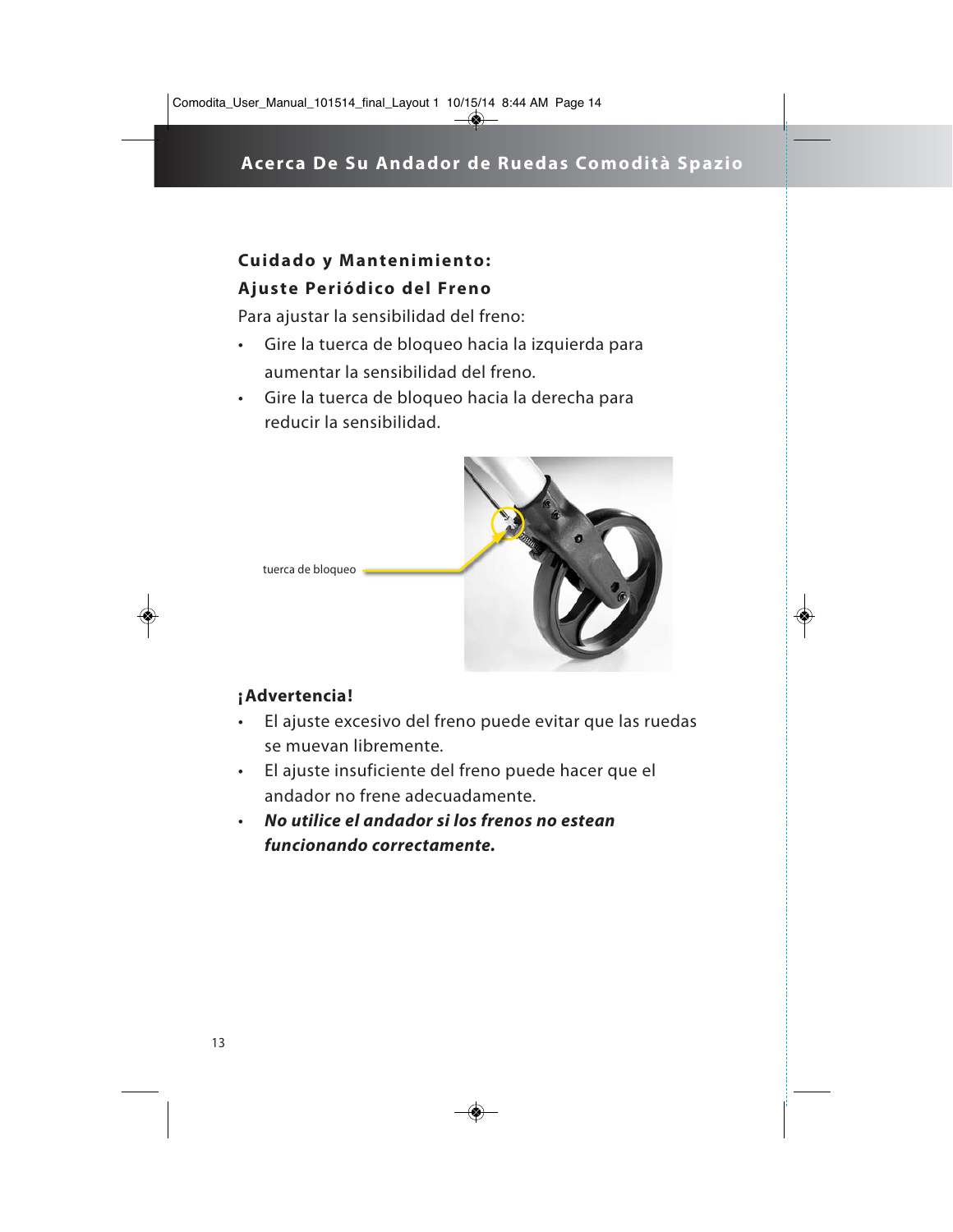

#### **Instrucciones de Seguridad:**

# *¡Atención! No seguir las instrucciones de seguridad puede causar lesiones graves.*

- NO utilice este producto como una silla de ruedas.
- NO transporte a alguien mientras esté sentado en el andador.
- NO exceda la capacidad máxima de peso.
- LOS FRENOS DEBEN ESTAR en la posición de bloqueo antes de sentarse en el asiento.
- NO autopropulsione el andador mientras esté sentado.
- NO se siente sobre el andador en una pendiente.
- INSPECCIONE LOS FRENOS antes de cada uso.
- TODAS LAS RUEDAS DEBEN ESTAR en contacto con el suelo en todo momento.
- EL RESPALDO NO ESTÁ DISEÑADO para soportar todo su peso. Su objetivo es proporcionar apoyo para la espalda mientras esté sentado.
- NO UTILIZAR en escaleras mecánicas, escaleras, aceras móviles o superficies irregulares.
- AMBOS PIES deben descansar en el suelo cuando esté sentado.
- ALTURA DEL USUARIO: 1.63 m / 1.93 m (5'4" / 6'4")

#### **Garantía:**

Su andador de ruedas Comodità Spazio está garantizado como libre de defectos en materiales y mano de obra por un período de un año a partir de la fecha de compra por el propietario original. Esta garantía no cubre fallas del aparato debido a la negligencia del usuario, mal uso del producto, si no se siguen las instrucciones, o desgaste normal por el uso. En el caso de un defecto cubierto por esta garantía, nosotros, a nuestra opción, podemos eligir reparar o reemplazar el dispositivo. Esta garantía no incluye ningun labor o cargos por envío.

Por favor, póngase en contacto con nuestro servicio de atención al cliente em: **info@comoditausa.com**. Le proporcionaremos un número de autorización de devolución. Usted tendrá que incluir una copia de la factura original de venta.